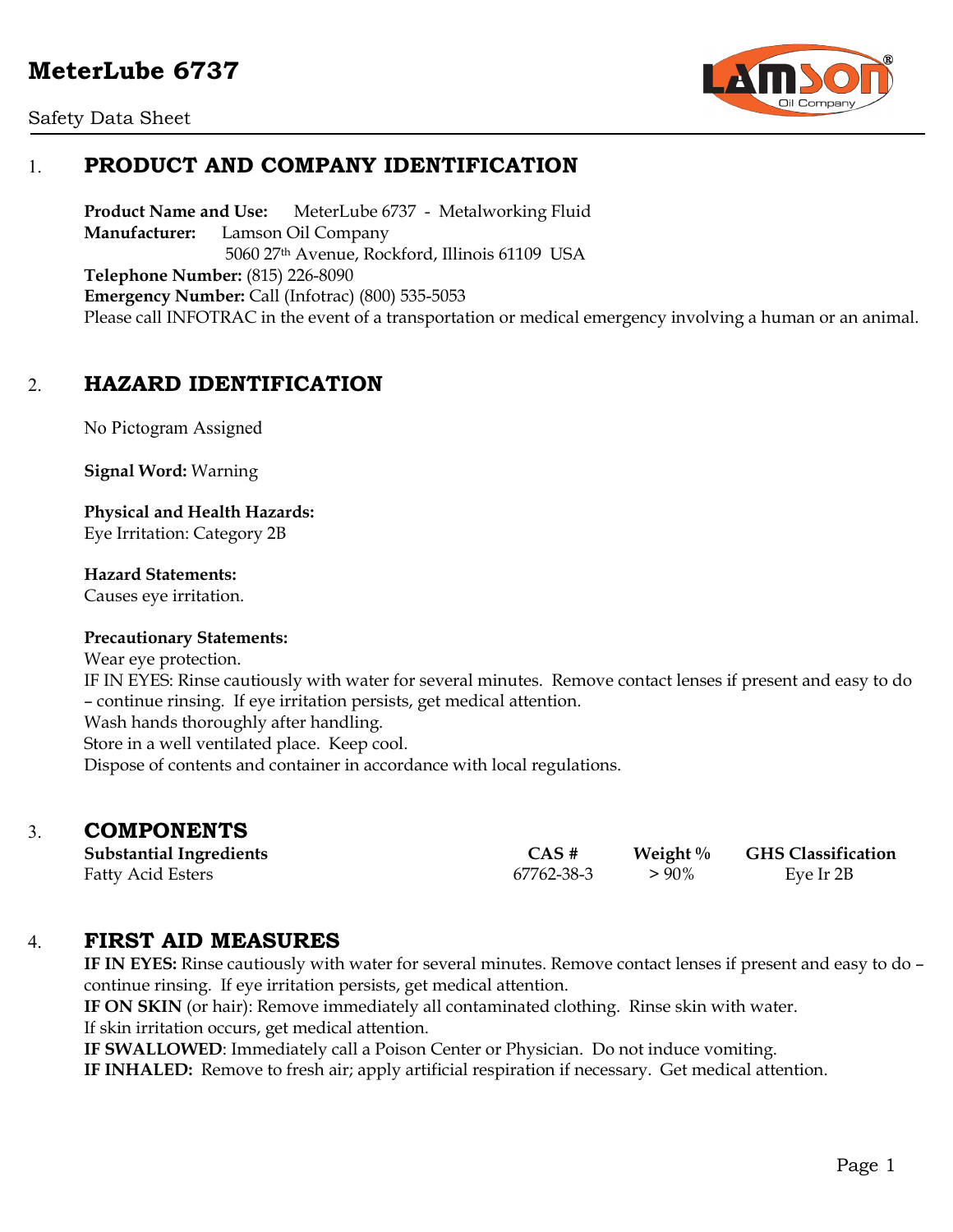

Safety Data Sheet

## 5. **FIRE-FIGHTING MEASURES**

### **General Hazard**

Petroleum materials can form combustible mixtures at temperatures at or above the flash point. Empty containers can contain residues that can cause fires or explosions when exposed to heat, flames, or sparks.

### **Fire-Fighting**

Keep fire exposed containers cool with water spray. Separate unburning product from fire. Use carbon dioxide, foam, or dry chemical extinguishing media to put out fires.

**Unusual Decomposition Products Under Fire Conditions**

None

# 6. **ACCIDENTAL RELEASE MEASURES**

### **Personal Precautions**

Remove greatly contaminated clothing, including shoes and wash thoroughly after contact. Launder contaminated clothing before reuse.

### **Environmental Precautions**

Stop leak if without risk. Dike large spills to prevent ingress into sewers or waterways. Clean spills with absorbent and store in marked containers for disposal. Dispose in accordance with all applicable regulations.

# 7. **HANDLING AND STORAGE**

## **Safe Handling and Storage**

Do not handle, store, or dispense near open flames or ignition sources. Keep containers inside and out of direct sunlight. Avoid extreme temperatures. Do not reuse containers.

## **Incompatible Products**

Avoid strong oxidizing and reducing agents.

# 8. **EXPOSURE CONTROL AND PERSONAL PROTECTION**

### **Ventilation**

Local exhaust is usually sufficient. General exhaust is preferred.

## **Personal Protection**

Use approved respirator when airborne exposure limits are exceeded. Use chemical resistant gloves to avoid prolonged contact. Wear goggles or safety glasses with splashguards.

## **Work Place Exposure Guide Lines**

None established.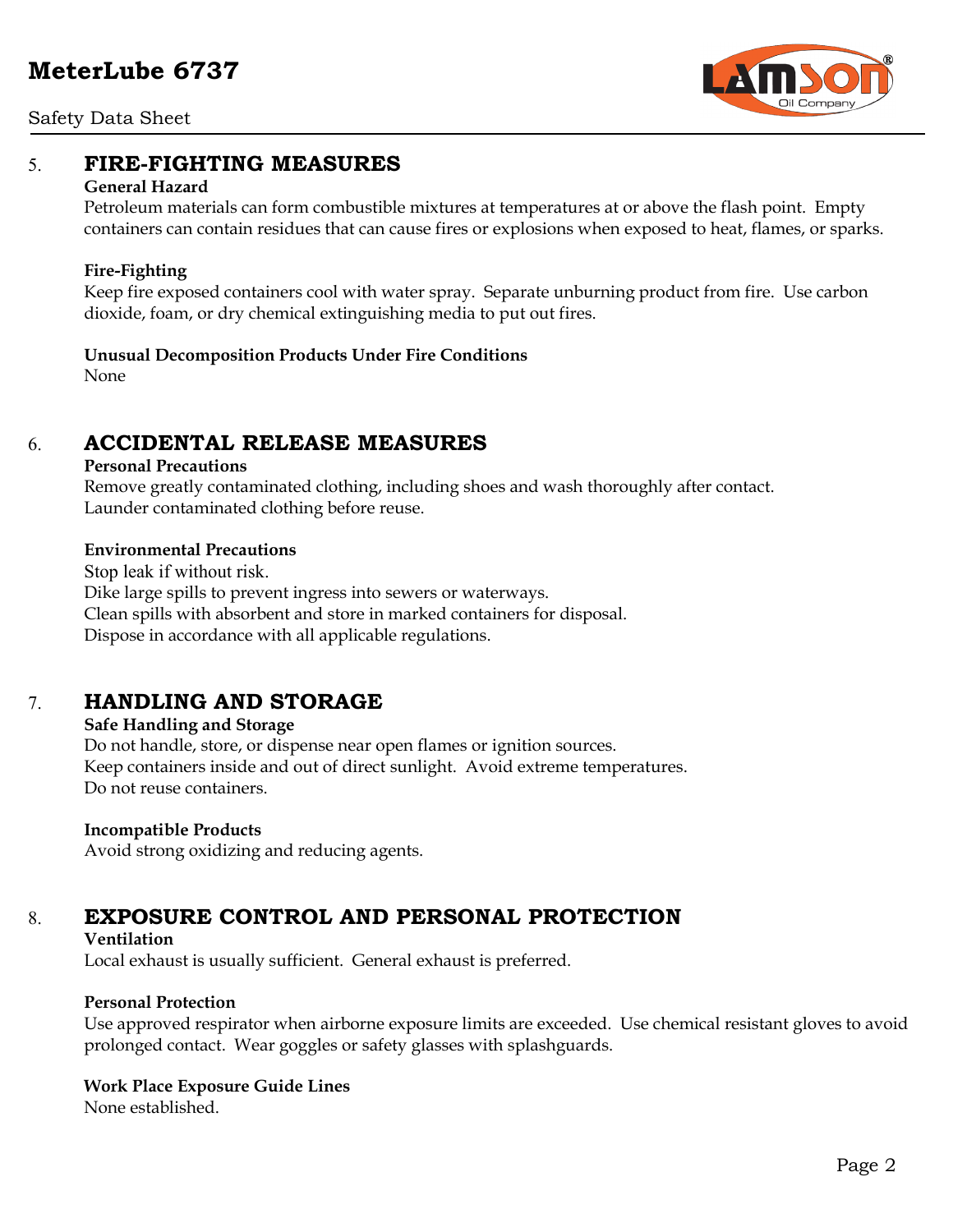Safety Data Sheet



# 9. **PHYSICAL AND CHEMICAL PROPERTIES**

**Boiling Point:**  $> 500 °F$ **Specific Gravity (water =1):** 0.88 **Vapor pressure (kPa):** Not Determined **Melting Point:** 57 ºF **Vapor Density (Air =1):**  $>5$ **Evaporation Rate (butyl Acetate=1):** < 0.01 **Solubility in water:** Insoluble **Reactivity in water:** NIL **Appearance and Odor:** pale yellow liquid; low odor **Flash point:**  $> 300 °F$ **Flammable Limits (volume percent in air):** LEL: Not available UEL: Not available **Autoignition Temperature:** Not available

## 10. **STABILITY AND REACTIVITY**

**Stability:** [ ] Unstable [ X ] Stable **Conditions to Avoid:** None **Incompatibility (Materials to Avoid):** Strong oxidizing and reducing agents. **Hazardous Decomposition Products:** Combustion may produce oxides of carbon. **Hazardous Polymerization:** [ ] May Occur [ X ] Will Not Occur **Conditions to Avoid:** Not Applicable

# 11. **TOXICOLOGICAL INFORMATION**

This product has minimal toxicity when inhaled, ingested, or when skin or eye contact is made. This product is not expected to cause cancer or to be a skin sensitizer. No data is available to indicate that any ingredient is mutagenic or genotoxic. This product is not expected to cause reproductive or developmental effects. Contact with eyes will result in irritation.

Exposure to vapor or aerosol concentrations above the recommended exposure level is irritating to the eyes and respiratory tract, and may cause headaches or dizziness.

# 12. **ECOLOGICAL INFORMATION**

This product contains a Volatile Organic Compound: So part of it will slowly evaporate upon release. Please refer to section 6 for accidental release information.

# 13. **DISPOSAL CONSIDERATIONS**

This product is not suitable for disposal by either landfill or municipal sewers, natural streams or rivers. This product can be incinerated directly in appropriate equipment.